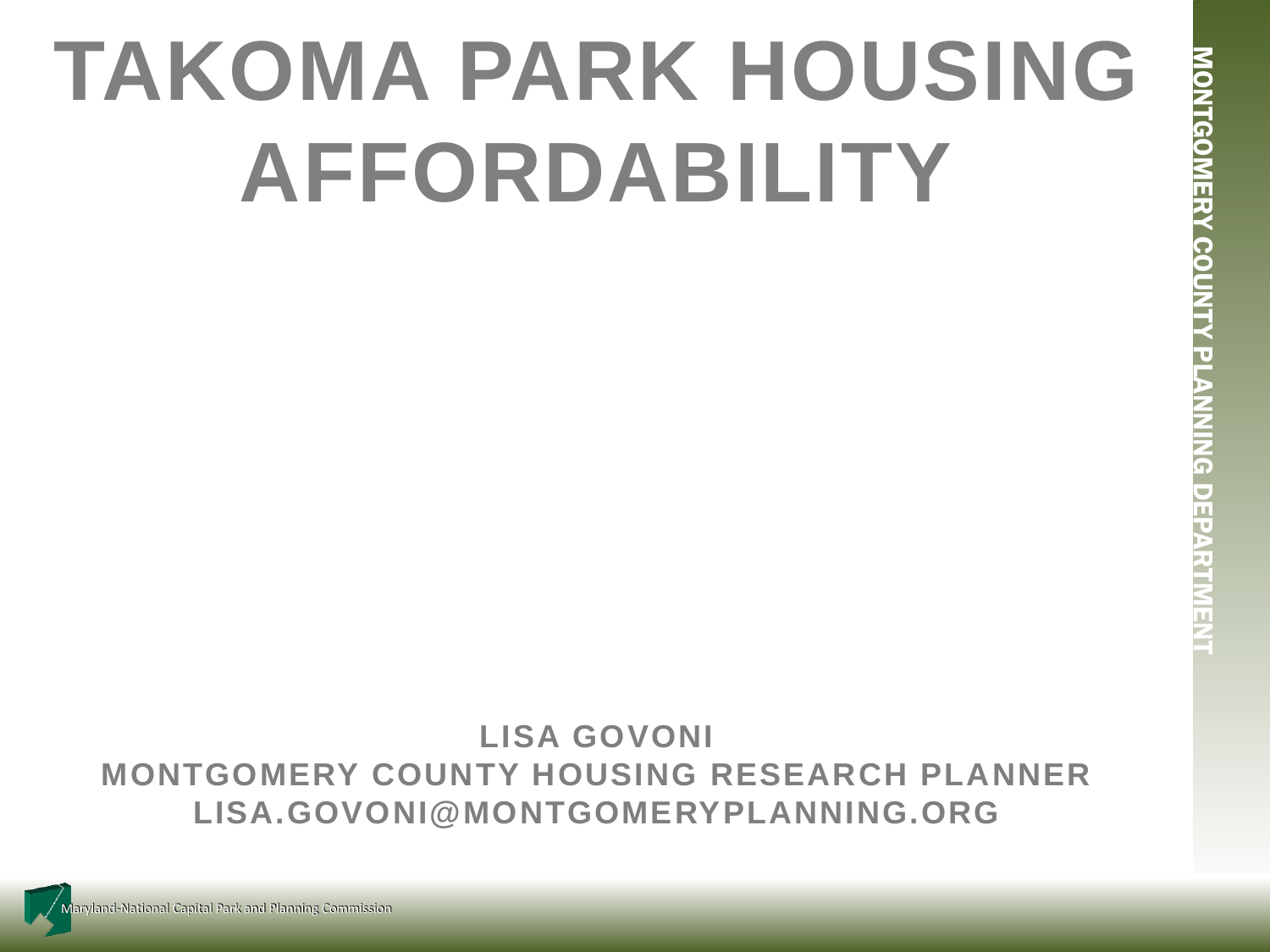#### **HOUSEHOLD INCOME (DOLLARS) (ACS 2010-2014)**



• Although Takoma Park's median income is lower than Montgomery County's, it is still a high income area with a median income 52% higher than the U.S.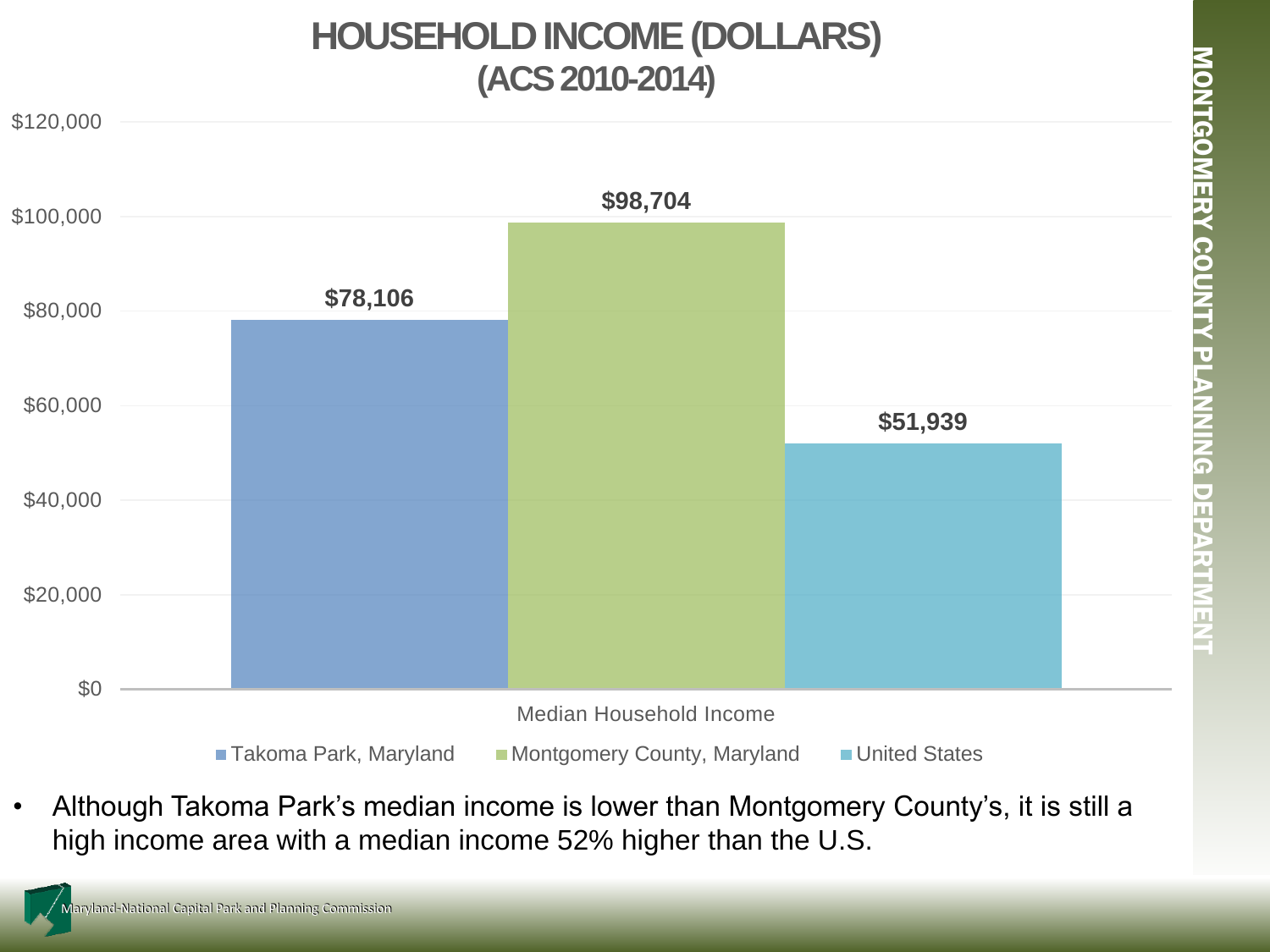## **HOUSING TENURE (ACS 2010-2014)**



• Takoma Park has an almost even split of owner-occupied and renter-occupied households (52% owner-occupied, 48% renter-occupied).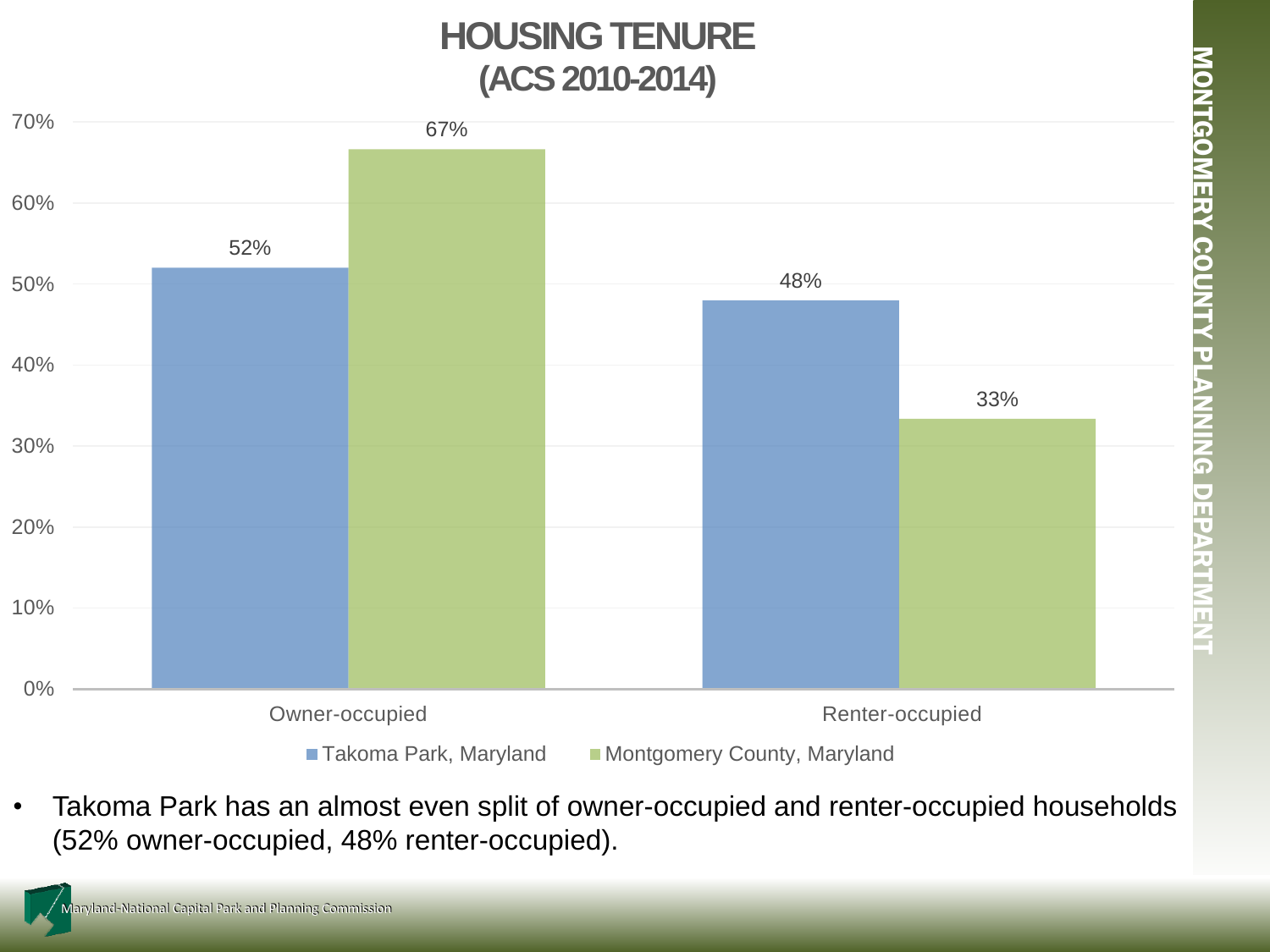#### **HUD AREA MEDIAN FAMILY INCOME (HAMFI) DISTRIBUTION (CHAS 2008-2012)**



Household Income >100% HAMFI

- Only 12% of Takoma Park owner households earn less than 50% of the Area Median Income
- Over 50% of Takoma Park renter households earn less than 50% of the Area Median Income.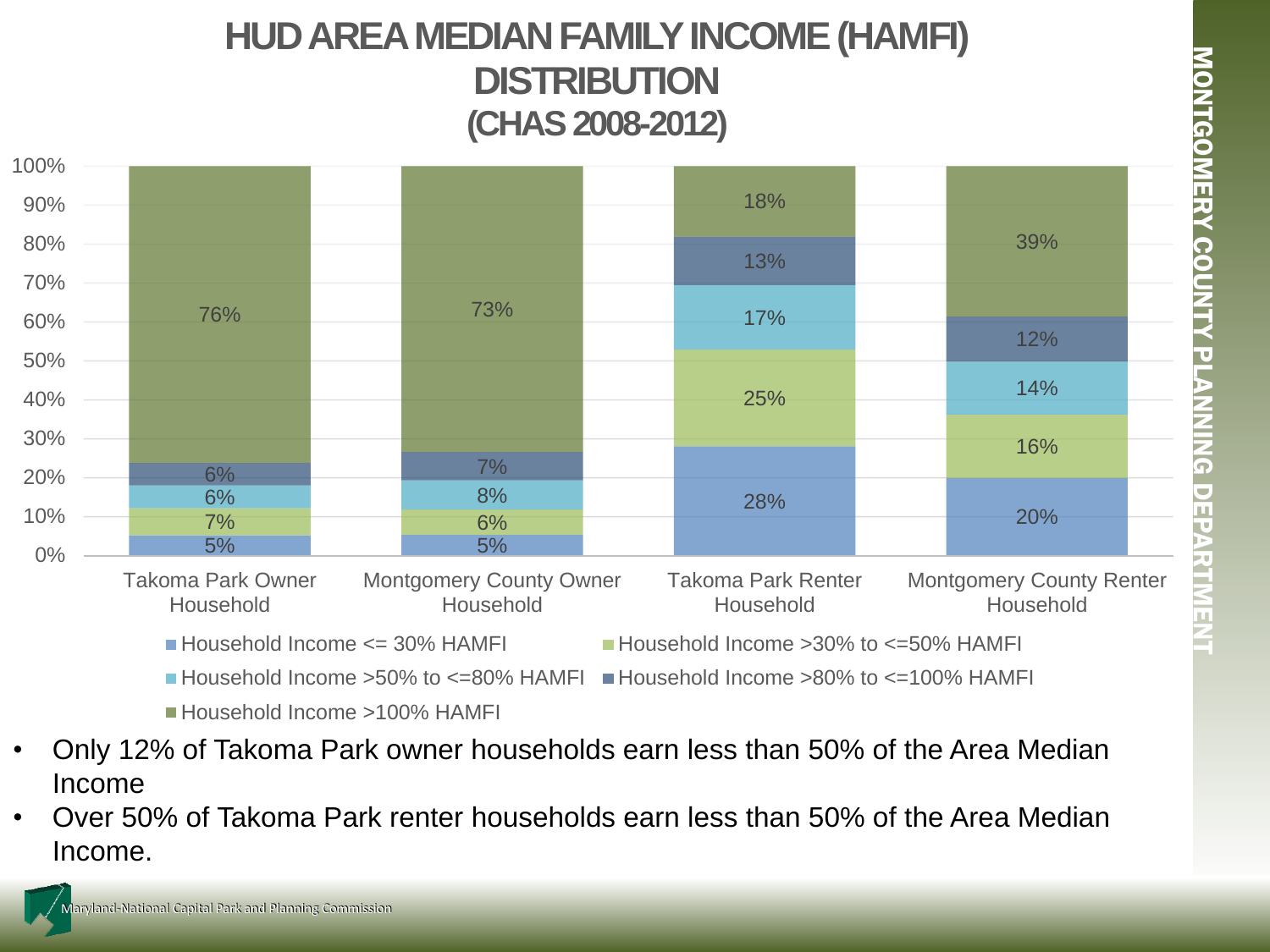#### **AVERAGE RENTS OF ALL RENTAL FACILITIES BY TYPE (2014 DHCA RENTAL FACILITY SURVEY)**



- The DHCA (Department of Housing and Community Affairs) conducts an annual survey of all multi-family rental facilities (meaning two or more units in structure, not all rental units) throughout the county, reporting information from 799 facilities in 2014.
- Takoma Park has lower average rents compared to Montgomery County, with an average 1-bedroom in Montgomery County averaging around the same cost for a 3-bedroom in Takoma Park.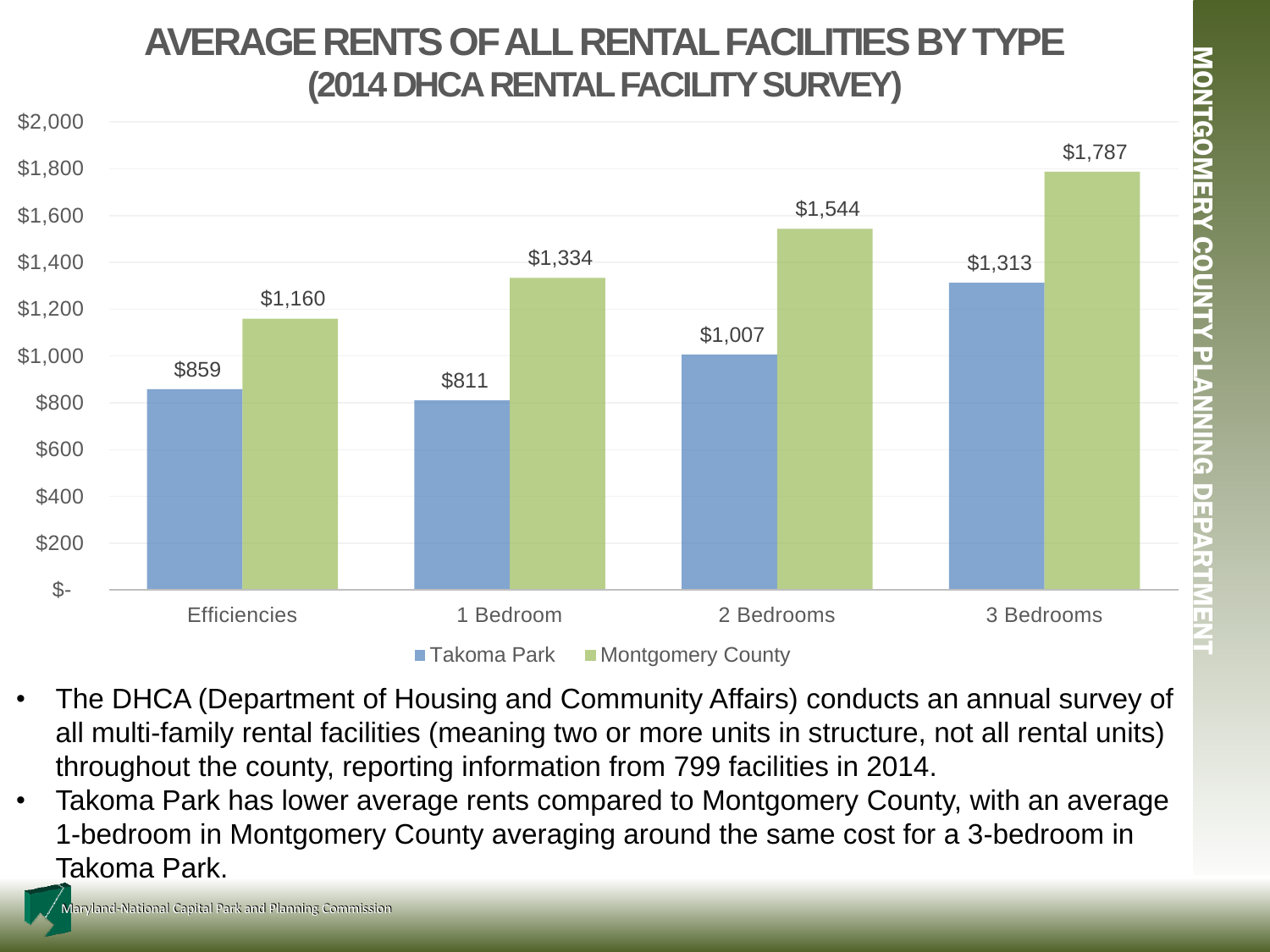

MONTGOMERY COUNTY PLANNING DEPARTMENT

<u>MONTGOMERY COUNTY PLANNING DEPARTMENT</u>



 $\blacksquare$  Takoma Park, Maryland  $\blacksquare$  Montgomery County, Maryland

• Takoma Park's median gross rent is over \$500 less than Montgomery County's.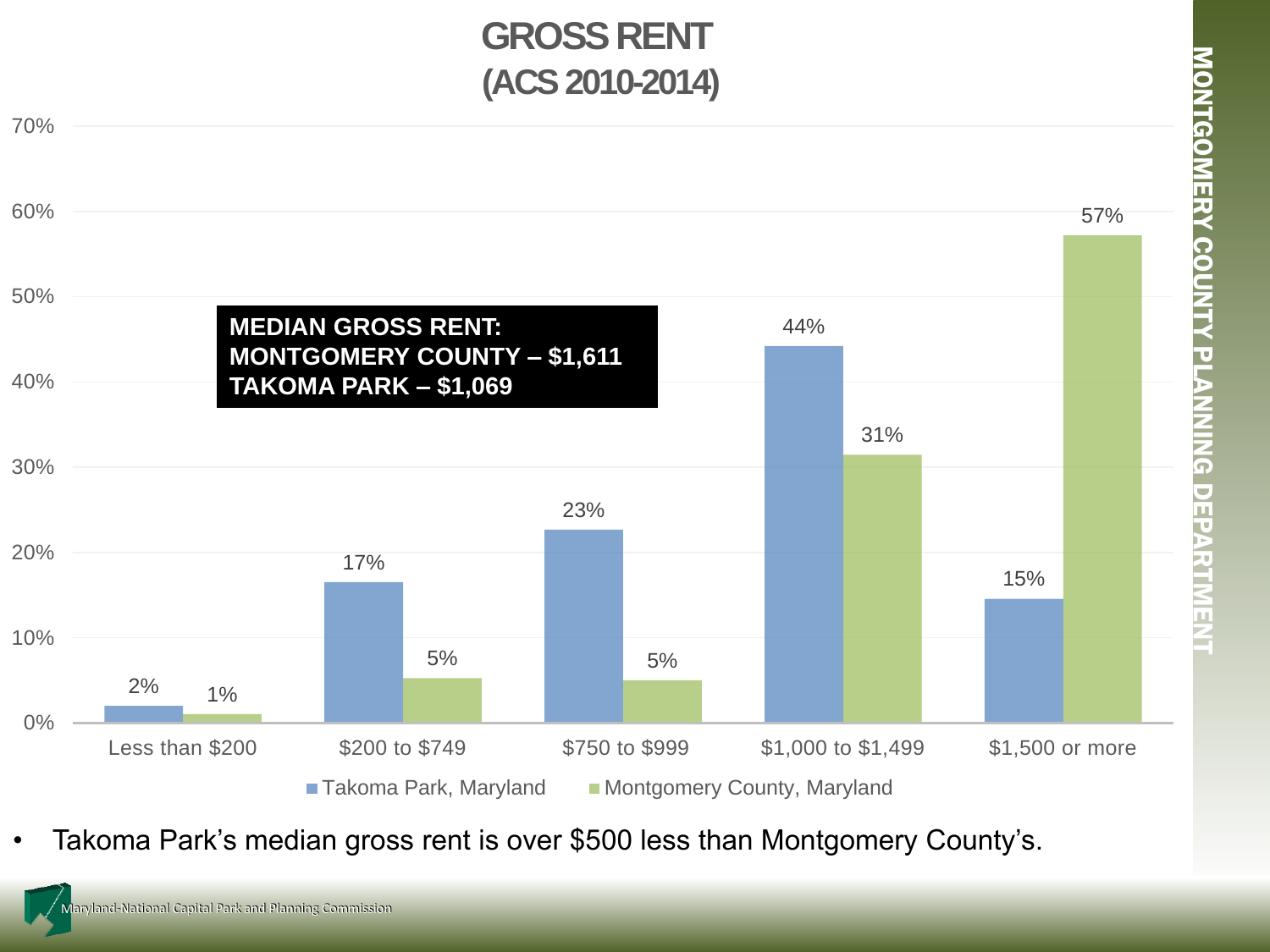## **HOME VALUE (ACS 2010-2014)**



- Takoma Park has a higher median home value than Montgomery County as a whole.
- 46% of Takoma Park homes are valued greater than \$500,000, compared to 42% for Montgomery County as a whole.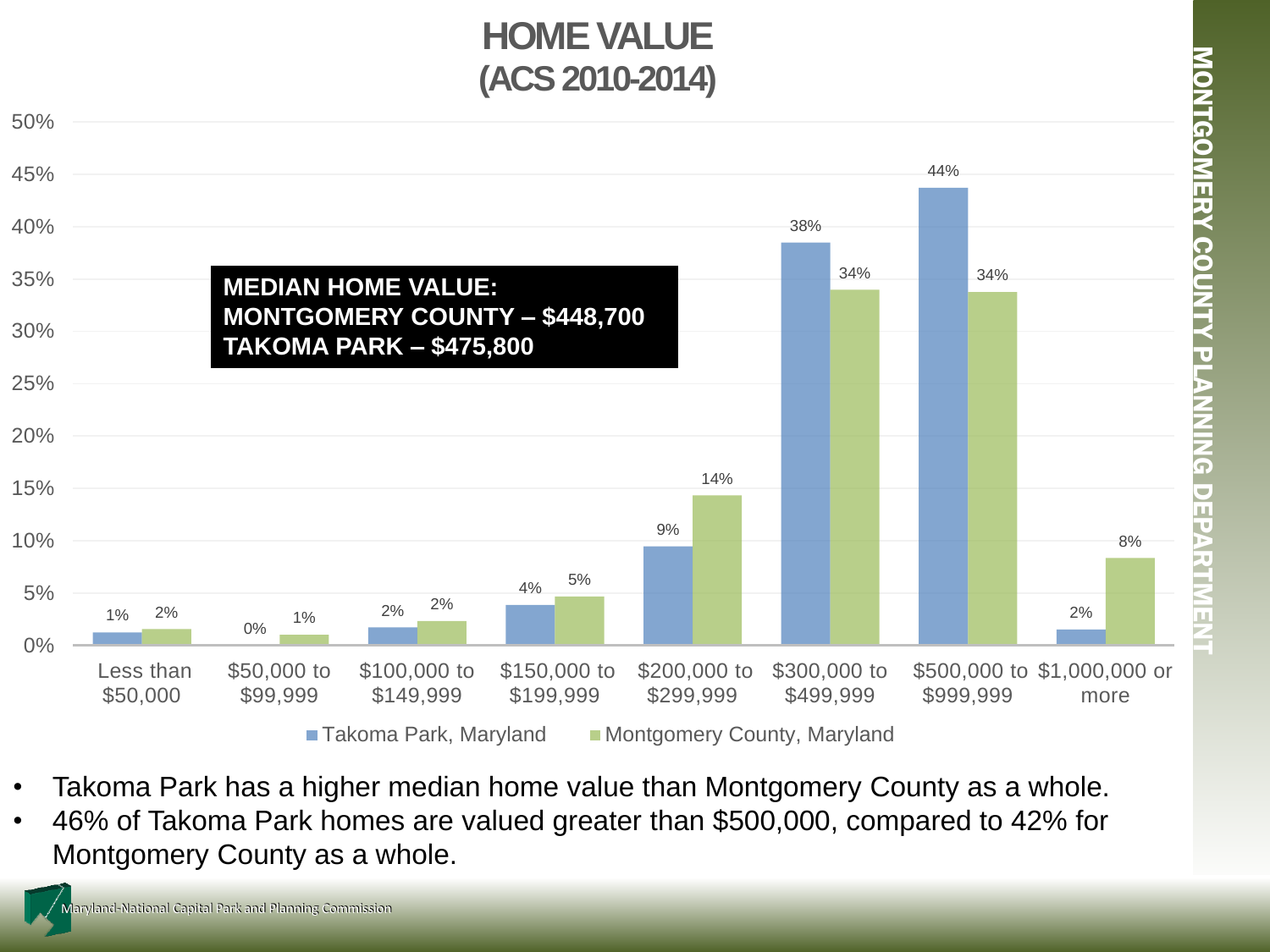## **HOUSING COST BURDEN (CHAS 2008-2012)**



- Housing analysts suggest that household costs should not be more than 30% of total household income.
- Renter households in Takoma Park are less severely rent burdened than the Countywide renters.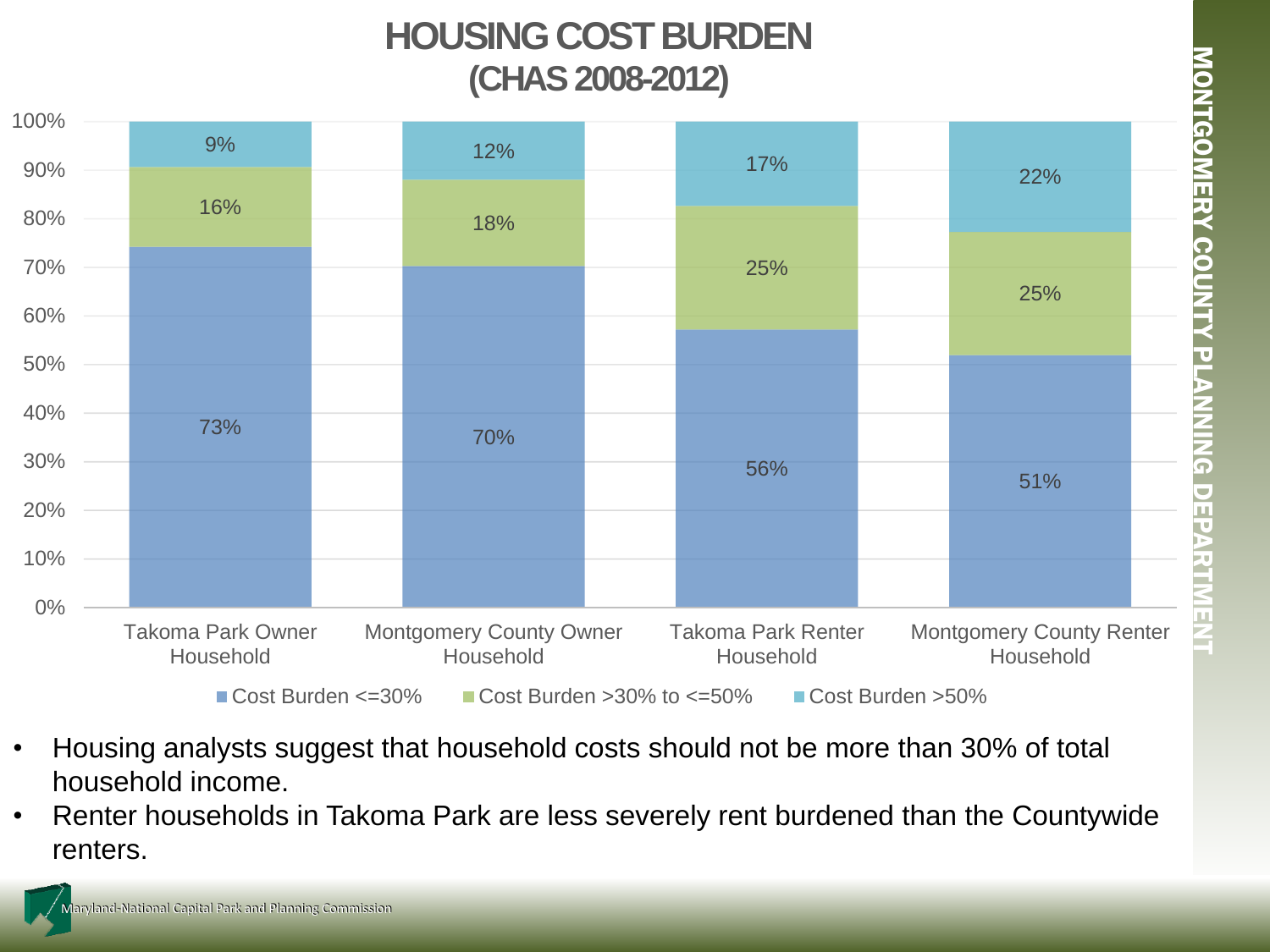#### **UNIT TYPE (ACS 2010-2014)**

#### **OWNER-OCCUPIED HOUSING UNITS**



• Owner-occupied housing units in Takoma Park are predominantly 1-unit detached homes.

#### **RENTER-OCCUPIED HOUSING UNITS**



• Renter-occupied housing units in Takoma Park are predominantly located in 50 or more unit buildings.

aryland-National Capital Park and Planning Commission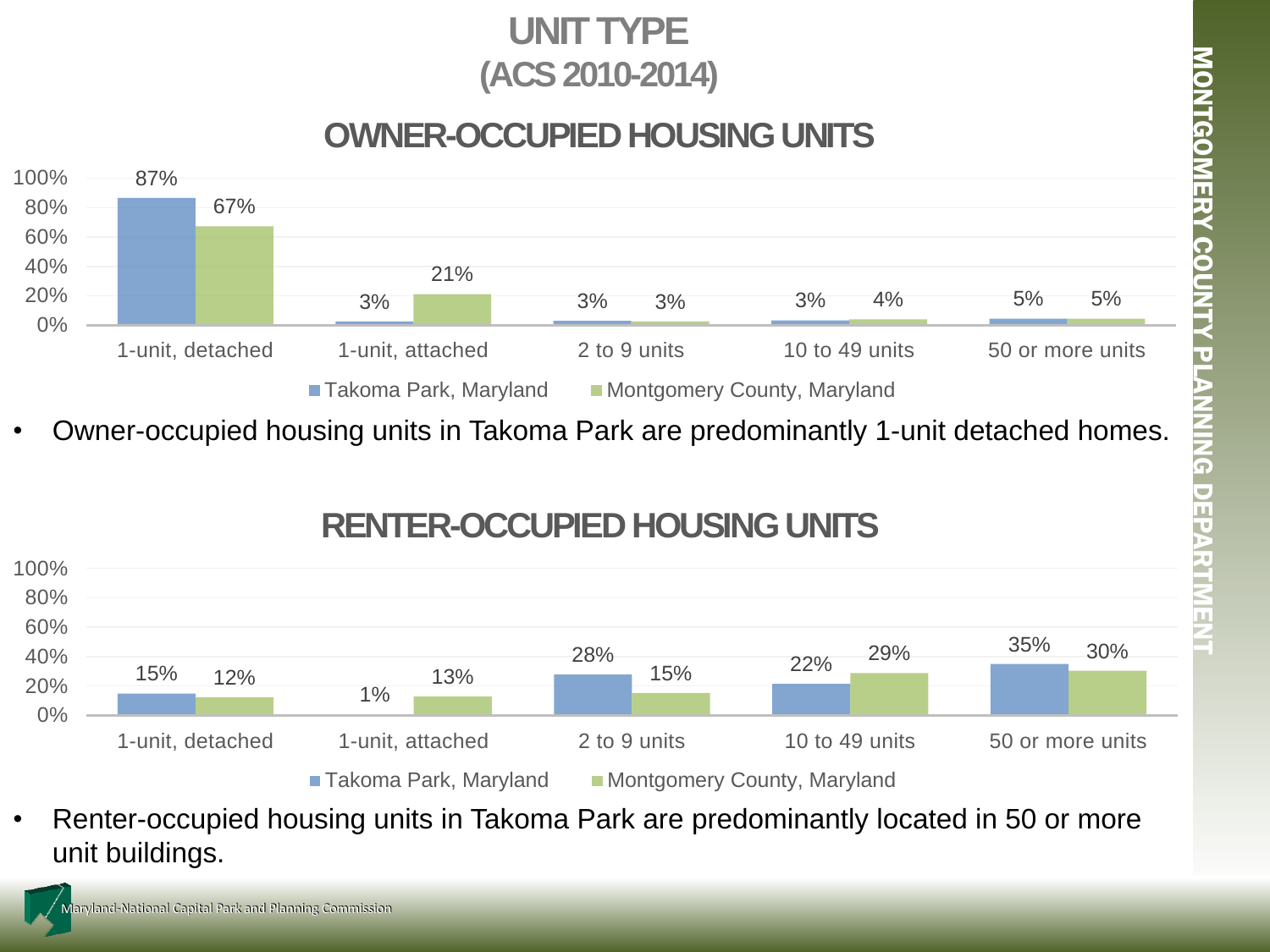# **NUMBER OF BEDROOMS (ACS 2010-2014)**

#### **OWNER-OCCUPIED HOUSING UNITS**



• Owner-occupied housing units most commonly have 3 or more bedrooms.





• Renter-occupied housing units are primarily 1 or 2 bedroom units.